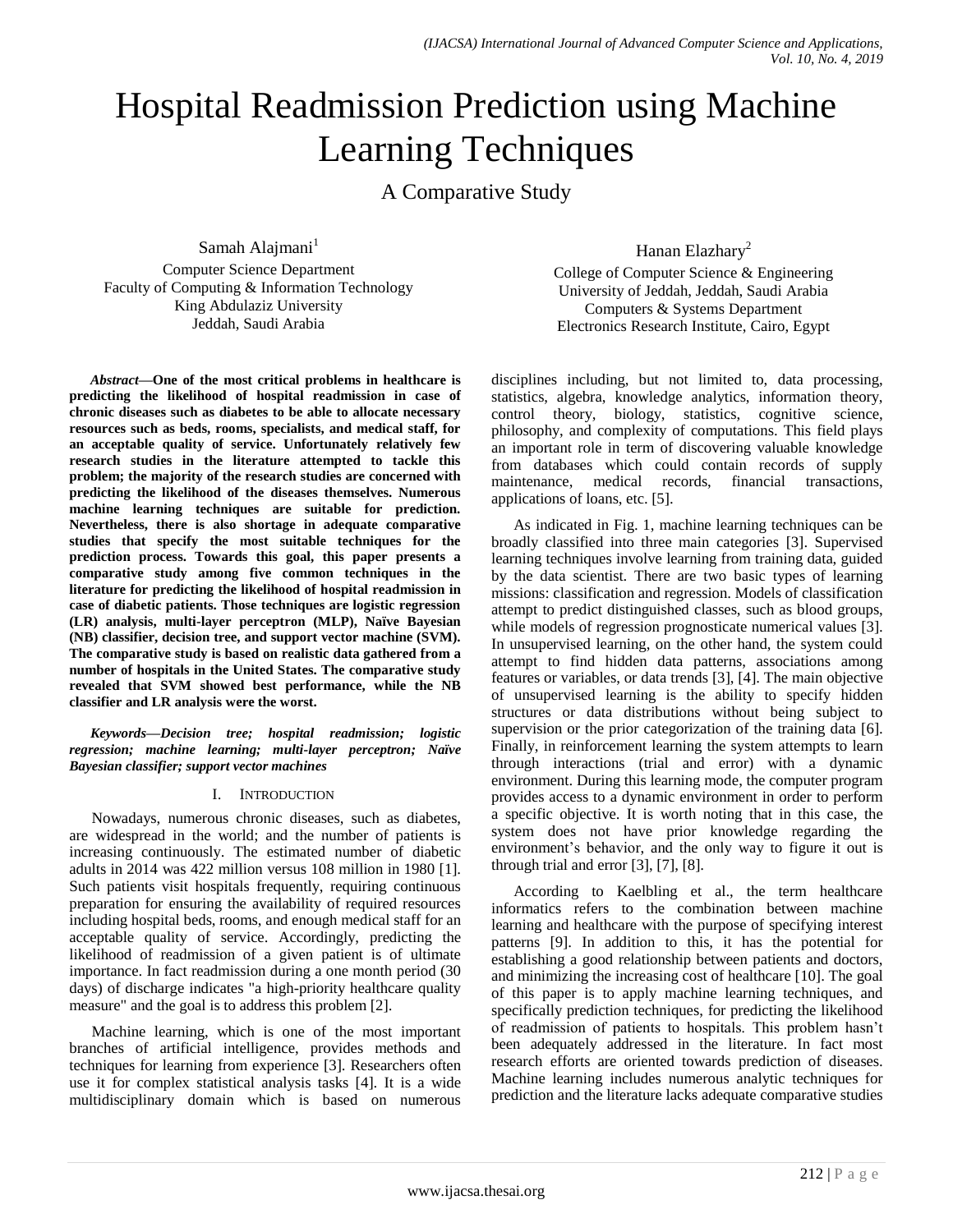that assist in selecting a suitable technique for this purpose. Our research is based on a large data set collected by numerous United States hospitals [11], [12]. In short, this paper has two main contributions as follows:

- Analyzing five most common machine learning techniques for prediction and providing a comparative study among them.
- Addressing the problem of patient readmission to hospitals, since it has been rarely addressed by researchers.

Organization of the rest of the paper is as follows: First, we present background about the machine learning techniques considered in this research. This is followed by related work to highlight the contributions of the paper. We then present our methodology and discuss the results of the experiments. Finally, we sum up this work via a conclusion and discussion of possible future work.



Fig. 1. Classification of Machine Learning Technqiues.

# II. BACKGROUND

This section discusses the five basic machine learning techniques employed in this research study.

## *A. Logistic Regression Analysis*

Regression is a statistical notion that can be used to identify the relationship weight between one variable called the dependent variable and a group of other changeable variables denoted as the independent variables. Logistic regression (LR) is a non-linear regression model, used to estimate the likelihood that an event will occur as a function of others [13].

## *B. Artificial Neural Network*

An Artificial Neural Network (ANN) is a computational model which attempts to emulate the human brain parallel processing nature. An ANN is a network of strongly interconnected processing elements (neurons), which operate in parallel [14] inspired by the biological nervous systems [15]. ANNs are broadly used in many researches because they are capable of modeling non-linear systems, where relationships among variables are either unknown of quite complicated [14]. An example of an ANN is the Multi-Layer Perceptron (MLP), which is typically formed of three layers of neurons (input layer, output layer, and hidden layer) and its neurons use nonlinear functions for data processing [16].

# *C. Naïve Bayesian Classifier*

Naïve Bayesian (NB) classifier relies on applying Bayes" theorem to estimate the most probable membership of a given event in one of a set of possible classes. It is described as being naïve, since it assumes independence among variables used in the classification process [15], [17], [18].

## *D. Support Vector Machine*

Support vector machines (SVMs) are supervised learning models, which can be applied for classification analysis and regression analysis. They have been proposed by Vapnik in 1995. They can perform both linear and non-linear classification tasks [5], [12], [17], [19].

# *E. Decision Tree*

Decision trees are one of the most famous techniques in machine learning. A decision tree relies on classification by using attribute values for making decisions. In general, a decision tree is a group of nodes, leaves, a root and branches [20]. Many algorithms have been proposed in the literature for implementing decision trees. One important algorithm is CART (Classification and Regression Tree). It is used for dealing with continuous and categorical variables [8], [21].

# III. RELATED WORK

Many researchers attempted to use machine learning techniques in healthcare problems other than hospital readmission likelihood prediction. For example, Arun and Sittidech used K-Nearest Neighbor (KNN), NB, and decision trees with boosting, bagging, and ensemble learning in diabetes classification. Their experiments confirmed that the highest accuracy is obtained by applying bagging with decision trees [22]. On the other hand, Perveen et al. attempted to improve the performance of such algorithms using AdaBoost. The evaluation of experimental outcomes showed that AdaBoost had better performance in comparison to bagging [23]. Orabi et al. [24] suggested integrating regression with randomization for predicting diabetes cases according to age, with an accuracy of 84%. Other researchers proposed building a predictive model using three machine learning techniques, which are random forests (RFs), LR, and SVMs; for predicting diabetes in Indians females, in addition to the factors causing diabetes. Their comparative study concluded that RFs had the best performance among the others [25].

Relatively few research studies addressed the problem of hospital readmission likelihood prediction. For example, Strack et al. used statistical models for this purpose [12]. Other researchers focused on comparing different machine learning techniques for addressing this problem. For example, Kerexeta [26] proposed two approaches. In the first, they combined supervised and unsupervised classification techniques, while in the latter, they combined NB and decision trees. They showed that the former approach had a better performance in comparison to the latter in terms of readmission prediction.

To sum up, relatively few research efforts in healthcare are concerned with the problem of prediction of hospital readmission likelihood. Additionally, there is a shortage of adequate comparative studies for comparing machine learning techniques used for prediction. Hence, this paper attempts to tackle those two problems by comparing five common machine learning techniques for tackling the problem of hospital readmission likelihood prediction based on real data.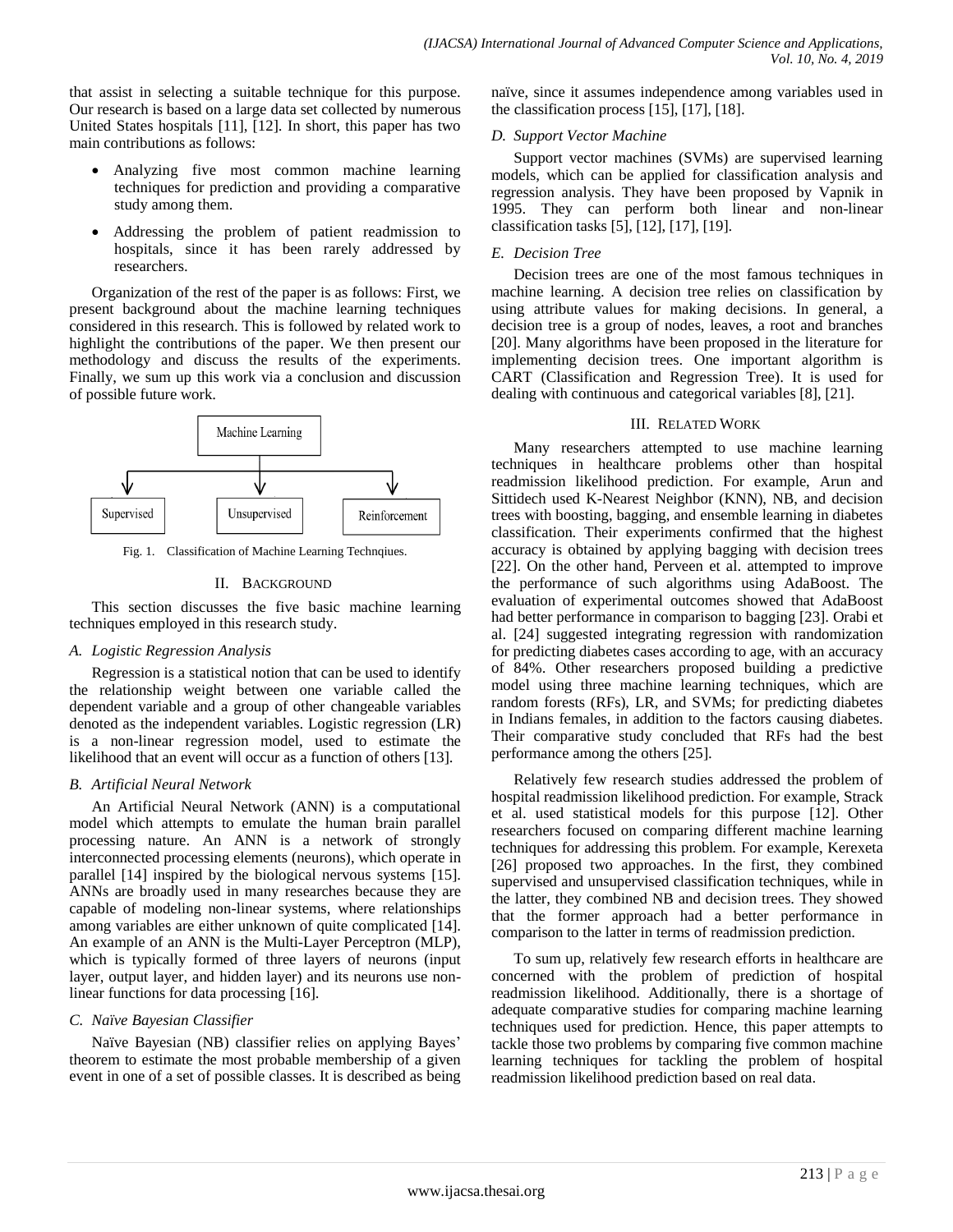

Fig. 2. Proposed Methodology.



Fig. 4. Analysis of Variables (cont.).

discharge\_disposition\_id

 $\dot{\mathbf{s}}$  $\overline{6}$ 

1 11 13 18 2 22 23 25 28 3 4

 $\Omega$ 

 $\overline{1}$  $1017$  $\overline{\mathbf{z}}$  $\overline{20}$  $\overline{\mathbf{3}}$  $\dot{a}$  $\overline{\phantom{a}}$  $\ddot{\bf{6}}$ ż  $\bf 8$  $\dot{9}$ 

admission\_source\_id

 $\dot{9}$ 

8

 $\Omega$ 

8

6

 $\alpha$ 

 $\mathbf{1}$ 

 $\overline{2}$ 

 $\overline{3}$ 

admission\_type\_id

5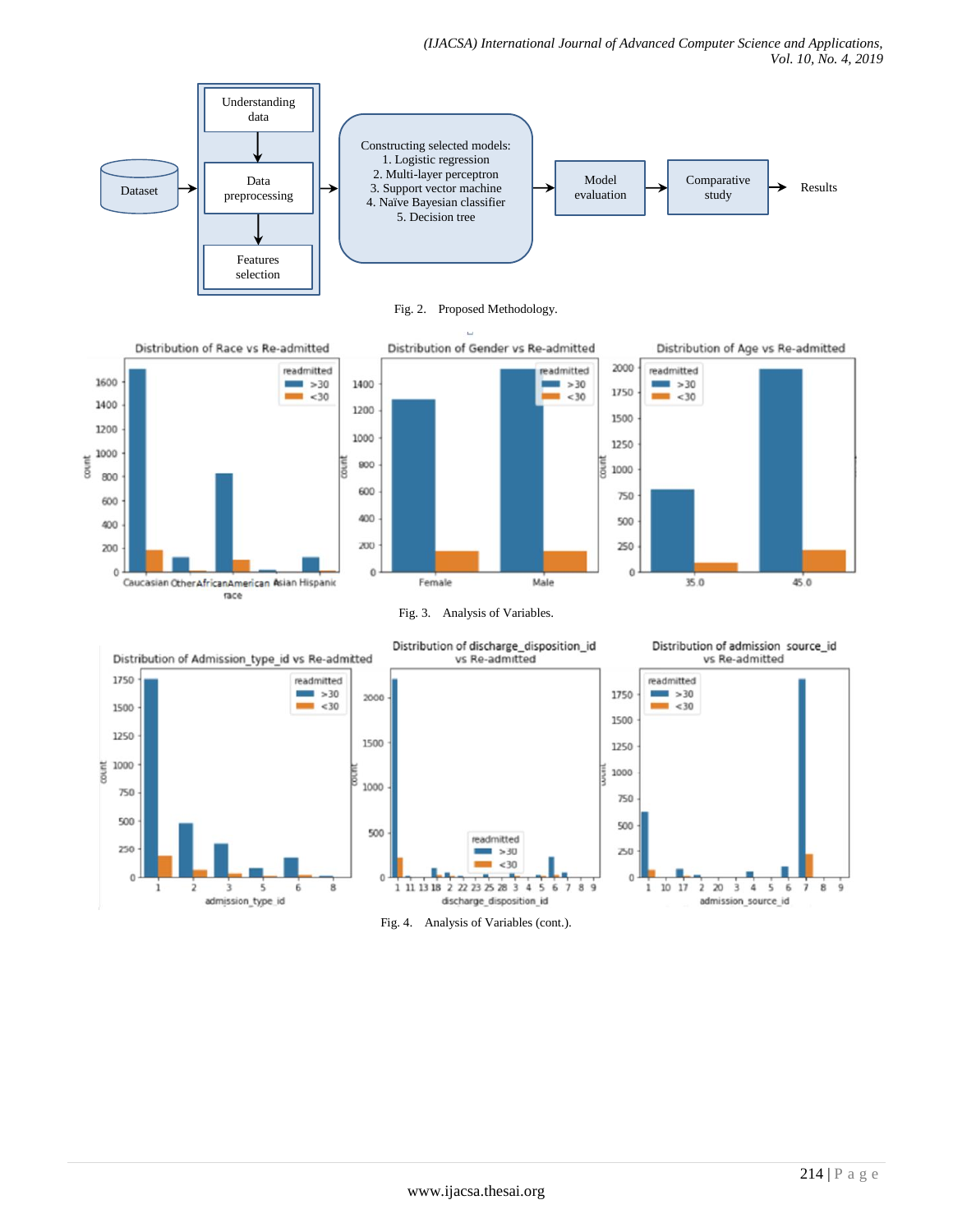#### *(IJACSA) International Journal of Advanced Computer Science and Applications, Vol. 10, No. 4, 2019*



Fig. 7. Analysis of Variables (Cont.).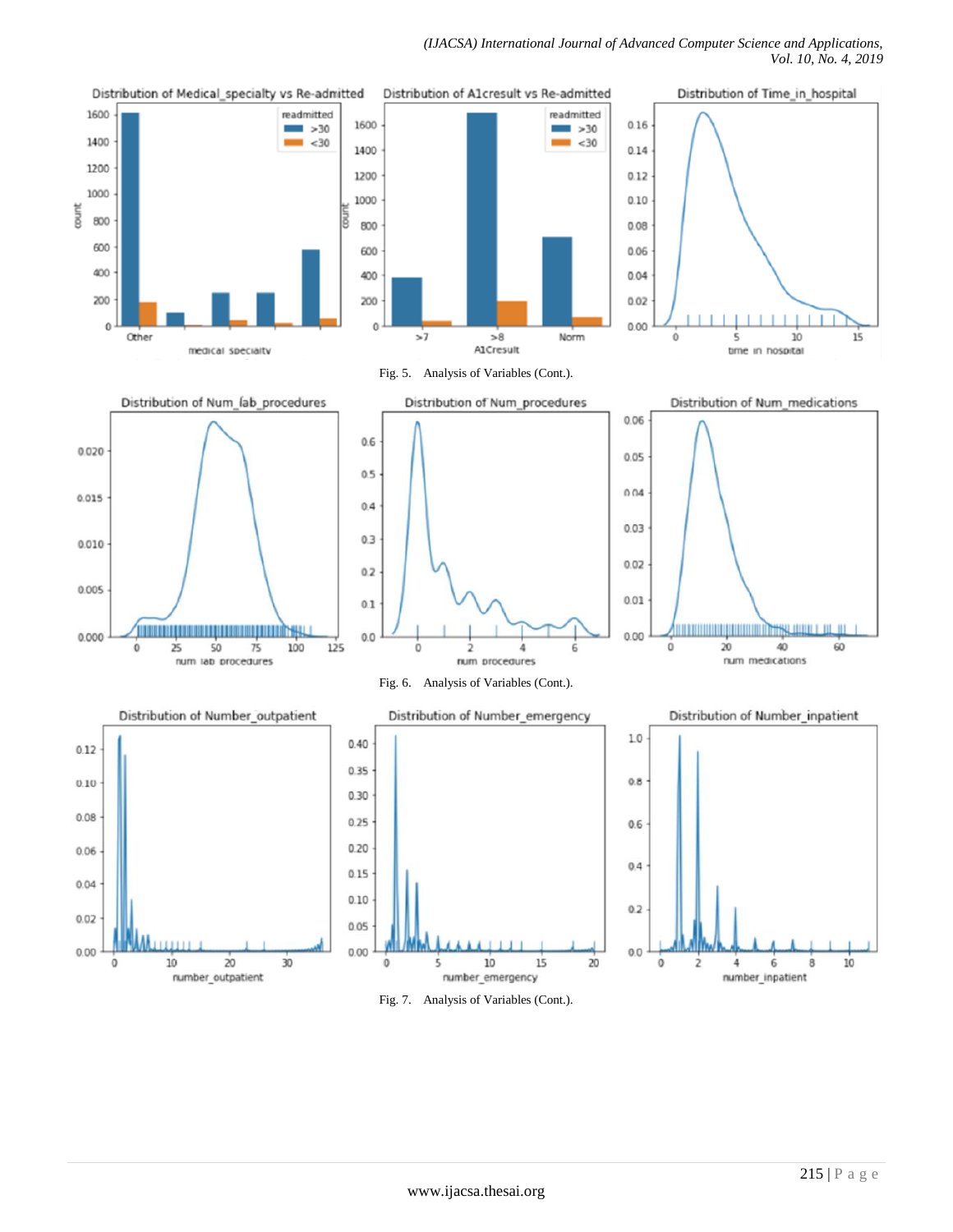

Fig. 8. Analysis of Variables (Cont).

### IV. METHODOLOGY

Before starting the comparative study, it is important to understand the data, perform preprocessing if necessary, and select features appropriate for the experiments as depicted in Fig. 2. Those tasks are explained below. It is worth noting that all the experiments were conducted using Python.

## *A. Data Preparation*

*1) Understanding data:* In this study, we exploited a sample of a diabetes patients' dataset, which has been extracted from many hospitals in the United States [11], [12]. This dataset includes 3090 instances in the age range of 30-50 and with 18 attributes. Table I depicts the variables of the dataset together with their descriptions. The scientific meanings of those variables are beyond the scope of this paper. Fig. 3 through 8 depict the distribution of those features.

*2) Data pre-processing:* This is a very important stage which includes data transformation and cleaning. In data transformation, some variables were transformed from categorical to binary (0/1) such as (Change, DM, G, and A). Some other variables were transformed from integer to string such as AS, DI, and AS. In data cleaning, some values of categorical data were missing and had to be accounted for. For this purpose, we employed imputation (substitution) via the mode of the categorical data.

*3) Feature Selection:* In this step, we perform feature selection for dimensionality reduction. In other words, we select the most relevant features. In this study, towards this goal, we assessed the impact of variables on our target. This helped us eliminate variables with low importance. Features which have high influence on accuracy are the most important [27]. We used the Gradient Boosting technique [28] for categorical features. Table II demonstrates the average

weights of the variables. We then utilized a threshold of 0.014 to obtain our feature set [29], [30]. Accordingly, the features A, AS, and DM were rejected since their weights were lower than 0.014. All the other features depicted in Fig. 9 were selected.

TABLE I. DIABETES PATIENTS" DATA

| <b>Variable</b>          | <b>Variables</b><br><b>Abbreviation</b> | Data type   |  |
|--------------------------|-----------------------------------------|-------------|--|
| Race                     | R                                       | Categorical |  |
| Gender                   | G                                       | Categorical |  |
| Age                      | A                                       | Categorical |  |
| Admission type Id        | AT                                      | Integer     |  |
| Discharge disposition Id | DI                                      | Integer     |  |
| Admission source Id      | AS                                      | Integer     |  |
| Medical specialty        | <b>MS</b>                               | Categorical |  |
| A1Cresult                | A1Cresult                               | Categorical |  |
| Time in hospital         | TH                                      | Integer     |  |
| Number of lab procedures | NL                                      | Integer     |  |
| Number of procedures     | NP                                      | Integer     |  |
| Number of medications    | <b>NM</b>                               | Integer     |  |
| Number of outpatient     | N <sub>O</sub>                          | Integer     |  |
| Number of emergency      | <b>NE</b>                               | Integer     |  |
| Number of inpatient      | NI                                      | Integer     |  |
| Number of diagnosis      | <b>ND</b>                               | Integer     |  |
| Change                   | Change                                  | Categorical |  |
| <b>DiabetesMed</b>       | <b>DM</b>                               | Categorical |  |
| DM                       | 0.008867                                | Rejected    |  |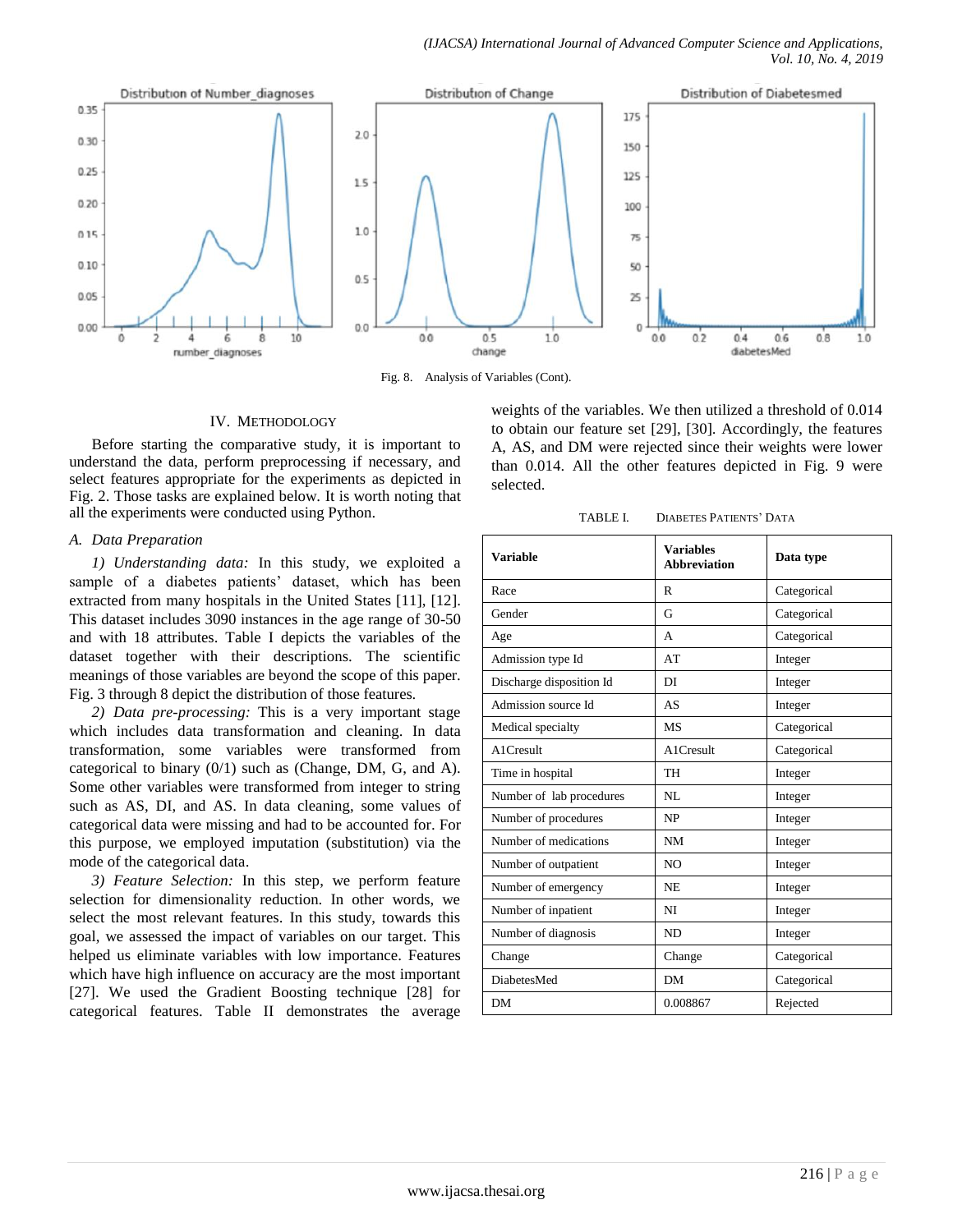

Fig. 9. Importance of Variables.

TABLE II. FEATURES IMPORTANCE

| <b>Variable</b> | Importance (average) | <b>Decision</b> |  |
|-----------------|----------------------|-----------------|--|
| R               | 0.029016             | Confirmed       |  |
| G               | 0.020294             | Confirmed       |  |
| A               | 0.010165             | Rejected        |  |
| AT              | 0.023854             | Confirmed       |  |
| DI              | 0.027554             | Confirmed       |  |
| AS              | 0.008961             | Rejected        |  |
| <b>MS</b>       | 0.019117             | Confirmed       |  |
| A1Cresult       | 0.020177             | Confirmed       |  |
| <b>TH</b>       | 0.062025             | Confirmed       |  |
| NL              | 0.149317             | Confirmed       |  |
| NP              | 0.046521             | Confirmed       |  |
| <b>NM</b>       | 0.111058             | Confirmed       |  |
| N <sub>O</sub>  | 0.030696             | Confirmed       |  |
| <b>NE</b>       | 0.066718             | Confirmed       |  |
| NI              | 0.104099             | Confirmed       |  |
| <b>ND</b>       | 0.055811             | Confirmed       |  |
| Change          | 0.023027             | Confirmed       |  |

## *B. Constructing Machine Learning Techniques Models*

In this comparative study, the selected models included one output/target with two values (True or False) regarding hospital readmission during a period of 30 days. In other words, the value of the readmission parameter is true if readmission is done during a period of 30 days. Otherwise, in case of no readmission or in case readmission is done after 30 days, its value if false. The set of drivers for the prediction was comprised of the selected features as discussed above. The training dataset and the testing dataset were selected randomly. Additionally, 10-fold cross validation was applied by selecting 40% of the data for testing and the rest for training. The settings of the various models are discussed below.

*1) Logistic regression:* This model was built by importing the Logistic regression module and using it to generate the classifier. Grid search was employed to detect the optimal accuracy and the best hyper-parameters.

*2) Support vector machine:* Kernel SVM was trained using the training set. A support vector classification (SVC) task was used. In this technique, there are many parameters such as C, kernel, and gamma; where C represents the error term penalty parameter, kernel determines the kernel type which can be utilized in the algorithm (in our case it is 'rbf'), and gamma indicates the coefficient of the kernel, such that a high value of gamma attempts to completely fit the set of training data. Grid search was employed to determine the optimal parameters and accuracy. Table III illustrates that the optimal accuracy for C is 10. On the other hand, the optimal accuracy for gamma was 0.3.

TABLE III. SVM ACCURACY

|       | Accuracy  |
|-------|-----------|
|       | 0.8169582 |
| .00   | 0.9102736 |
| 10.00 | 0.9246298 |

*3) Decision tree:* This model was generated using the 'gini' function to evaluate the split quality of the tree. In our study, the min samples split  $= 30$  is the minimal number of samples needed for splitting an internal node, and max\_depth is the maximal tree depth. Grid search was conducted and the best accuracy for max\_depth was 15 as depicted in Table IV.

TABLE IV. DECISION TREE ACCURACY

| max_depth | Accuracy  |
|-----------|-----------|
|           | 0.8326603 |
|           | 0.8627187 |
|           | 0.8788694 |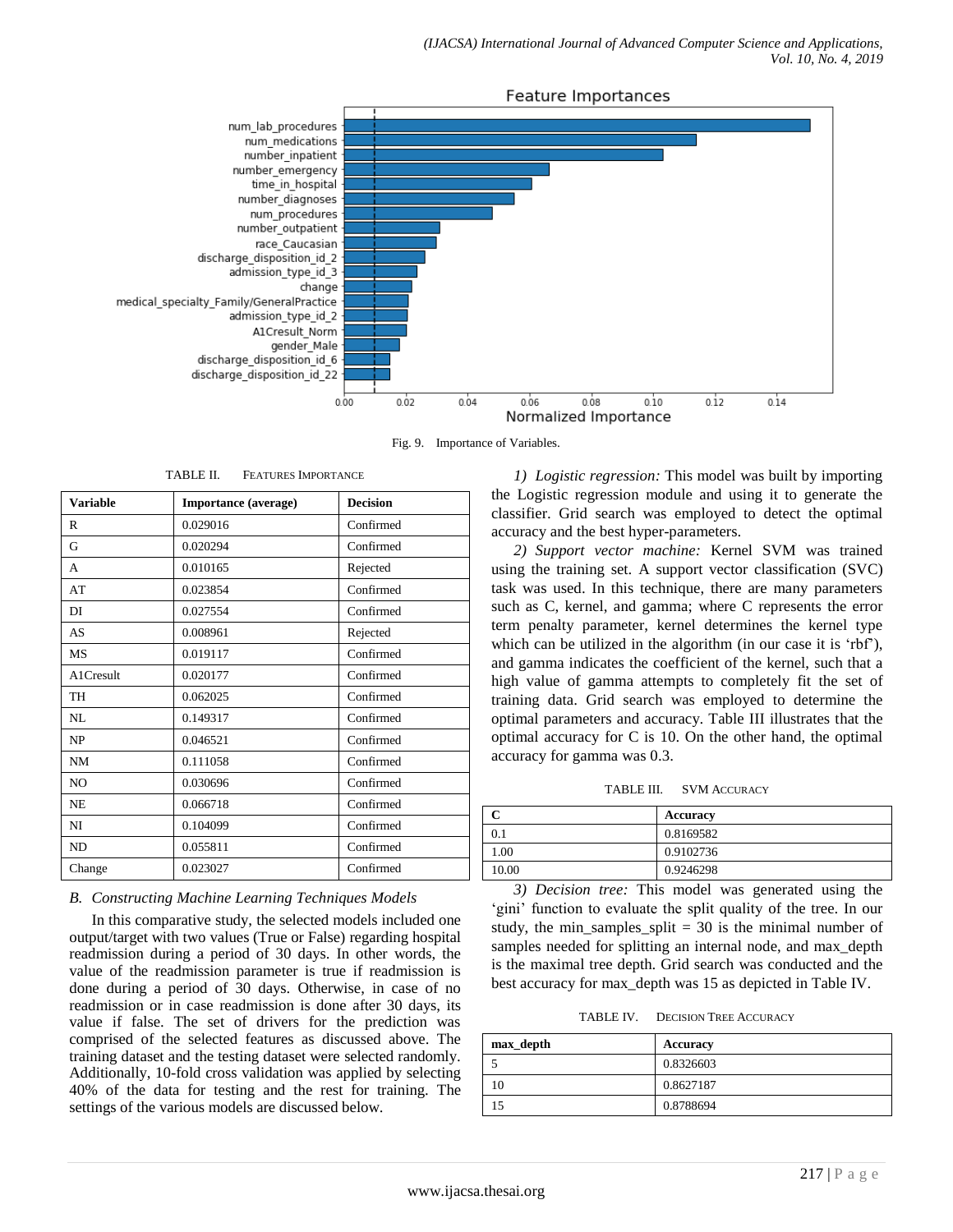|                                           | Hidden <sub>2.1</sub> | Hidden <sub>2.2</sub> | Hidden <sub>2.3</sub> | Hidden <sub>2.4</sub> | Hidden <sub>2.5</sub> | Readmitted<30 | Readmitted>30 |
|-------------------------------------------|-----------------------|-----------------------|-----------------------|-----------------------|-----------------------|---------------|---------------|
| num_lab_procedures                        | $-0.0021$             | 0.0263                | $-0.2052$             | 0.2031                | $-0.0536$             | 0.0000        | 0.0000        |
| num_medications                           | 0.0055                | $-0.1040$             | 2.1573                | 1.3116                | 0.0572                | 0.0000        | 0.0000        |
| number_inpatient                          | $-0.0141$             | $-0.0330$             | $-3.7337$             | 3.9118                | 0.0097                | 0.0000        | 0.0000        |
| num_emergency                             | $-0.0105$             | $-0.0008$             | 0.1937                | $-0.2044$             | 0.0118                | 0.0000        | 0.0000        |
| time_in_hospital                          | 0.0113                | 0.0307                | $-1.0520$             | 1.3083                | $-0.0158$             | 0.0000        | 0.0000        |
| number diagnosis                          | $-0.0064$             | 0.0004                | $-0.8371$             | $-0.0016$             | 0.0135                | 0.0000        | 0.0000        |
| num_procedures                            | 0.0005                | $-0.0362$             | 1.3875                | 0.0360                | 0.0034                | 0.0000        | 0.0000        |
| number_oupatient                          | 0.0096                | $-.00106$             | 0.0029                | 0.7529                | 0.0561                | 0.0000        | 0.0000        |
| race_caucasian                            | $-0.0238$             | $-0.1076$             | $-0.0529$             | $-1.2512$             | 4.5722                | 0.0000        | 0.0000        |
| discharge_disposition_id_2                | $-0.7015$             | $-3.2359$             | 3.0491                | 1.3420                | $-0.8454$             | 0.0000        | 0.0000        |
| admission_type_id_3                       | $-0.0043$             | 0.0155                | 2.0813                | 1.5240                | $-2.4905$             | 0.0000        | 0.0000        |
| change                                    | 0.0019                | 0.0294                | $-0.5155$             | $-0.9567$             | $-0.0422$             | 0.0000        | 0.0000        |
| medical_speciality_Family/GeneralPractice | $-0.0643$             | $-2.8393$             | 5.2166                | 0.8710                | $-0.0294$             | 0.0000        | 0.0000        |
| admission_type_id_2                       | 0.0163                | 0.0751                | 0.1518                | 0.1636                | $-2.2760$             | 0.0000        | 0.0000        |
| A1Cresult Norm                            | 4.1982                | $-5.7995$             | $-1.5765$             | $-1.0361$             | $-0.0567$             | 0.0000        | 0.0000        |
| gender_Male                               | $-0.0045$             | 0.0313                | $-0.7745$             | $-1.3289$             | $-0.0169$             | 0.0000        | 0.0000        |
| discharge_disposition_id_6                | 0.0011                | $-0.0197$             | 0.4592                | 0.6655                | 0.0107                | 0.0000        | 0.0000        |
| discharge_disposition_id_22               | $-0.0233$             | $-2.7176$             | $-0.0397$             | 2.7966                | 2.1024                | 0.0000        | 0.0000        |
| Hidden <sub>2.1</sub>                     | 0.0000                | 0.0000                | 0.0000                | 0.0000                | 0.0000                | $-2.4213$     | 0.3857        |
| Hidden <sub>2.2</sub>                     | 0.0000                | 0.0000                | 0.0000                | 0.0000                | 0.0000                | $-1.0671$     | 1.4849        |
| Hidden <sub>2.3</sub>                     | 0.0000                | 0.0000                | 0.0000                | 0.0000                | 0.0000                | 1.0464        | 1.0589        |
| Hidden2.4                                 | 0.0000                | 0.0000                | 0.0000                | 0.0000                | 0.0000                | 0.0924        | 0.6212        |
| Hidden <sub>2.5</sub>                     | 0.0000                | 0.0000                | 0.0000                | 0.0000                | 0.0000                | $-4.5618$     | $-0.0239$     |

TABLE V. MLP WEIGHT MATRIX RESULTS

*4) Naïve bayesian classifier:* A NB model was created using Gaussian Naive Bayes, which assumes that the attributes follow a natural distribution.

*5) Multi-Layer perceptron:* We built a MLP network using 18 inputs. The number of neurons in a hidden layer was 5. The function of the neurons was stochastic gradient descent. The maximum number of iterations was 300, and the two outputs were (readmitted  $<$  30 and readmitted  $>$  30). Table V illustrates that result of MLP weight matrix after training.

## V. RESULTS AND DISCUSSION

This work utilized various performance measures to compare the studied techniques [31]. Specifically, we relied on accuracy, recall, precision, and F1 scores for this purpose. Those parameters are defined in terms of the true positives (TP), true negatives (TN), false positives (FP), and false negatives (FN) as indicated in equations (1) through (4). TPs are cases in which we predicted yes (they will be readmitted in a month period), and they were really readmitted. TNs are cases in which we predicted no, and they were not readmitted. On the other hand, FPs are cases in which we predicted yes, but they were not actually readmitted; Type I error. Finally, FNs are cases in which we predicted no, but they were actually readmitted; Type II error.

| $Accuracy = (TP+TN)/(TP+FP+FN+TN)$ | (1) |
|------------------------------------|-----|
|                                    |     |

 $Recall = TP/(TP+FN)$  (2)

 $Precision = TP/(TP + FP)$  (3)

 $F1$ \_score = $2^*$  (Recall\*Precision) / (Recall + Precision) (4)

Accuracy indicates how often the classifier is correct. The recall is a sensitivity measure (ratio of TPs to the sum of TPs and FNs). It indicates the rate of cases the model predicted the patient will be readmitted in a month period (relative to the number of cases the patient was actually readmitted). The precision measures the rate of cases that the model predicts the patient will be readmitted in a month period correctly compared to total number of cases in which the model predicts the patients will be readmitted. Table VI depicts the values of the performance measures.

As previously noted, we used 10-fold cross validation for the models. Table VII and Fig. 10 depict the training and testing accuracy for each model under 10-fold cross validation.

Finally, Table VIII illustrates the minimum, maximum and mean accuracy for every model. It is clear that SVM achieved the highest accuracy of 0.9522. It was followed by DT, with accuracy of 0.9251, and then MLP with accuracy of 0.8358. The lowest performance was detected for NB classifier and LR analysis, which achieved respectively 0.69069 and 0.6865.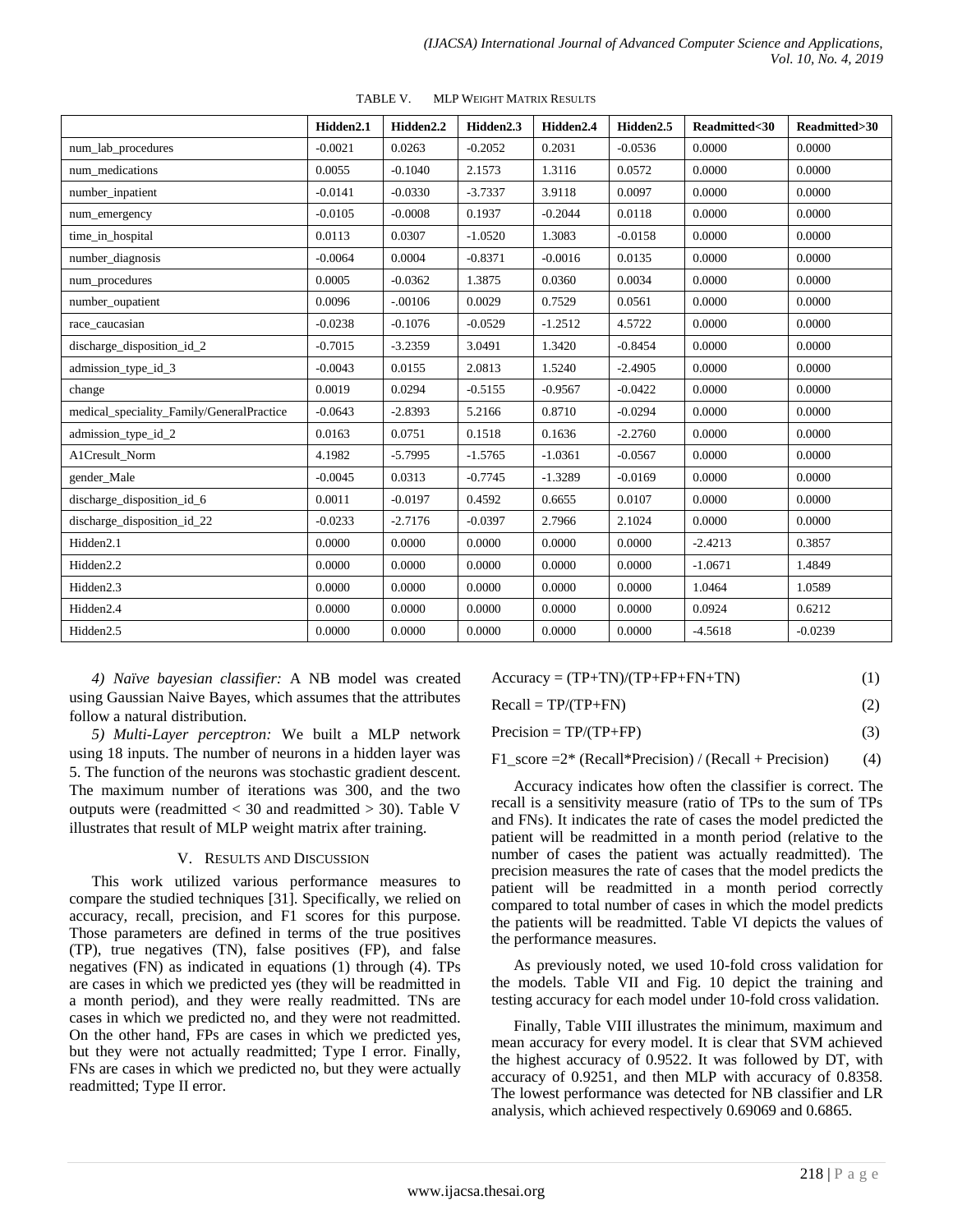| <b>Model/ Measures</b>        | <b>Accuracy</b> | <b>Recall</b> | <b>Precision</b> | F1 score |
|-------------------------------|-----------------|---------------|------------------|----------|
| Decision Tree                 | 0.878869        | 0.854745      | 0.908571         | 0.876033 |
| Logistic Regression           | 0.641095        | 0.626773      | 0.651013         | 0.638663 |
| Naïve Bayes                   | 0.638852        | 0.433511      | 0.746565         | 0.548514 |
| <b>Support Vector Machine</b> | 0.294630        | 0.942376      | 0.911664         | 0.926765 |
| Multi-Layer Perceptron        | 0.799910        | 0.781028      | 0.815741         | 0.798007 |

TABLE VI. PERFORMANCE MEASURES FOR THE EMPLOYED TECHNIQUES



Fig. 10. 10-Fold Cross Validation for Models.